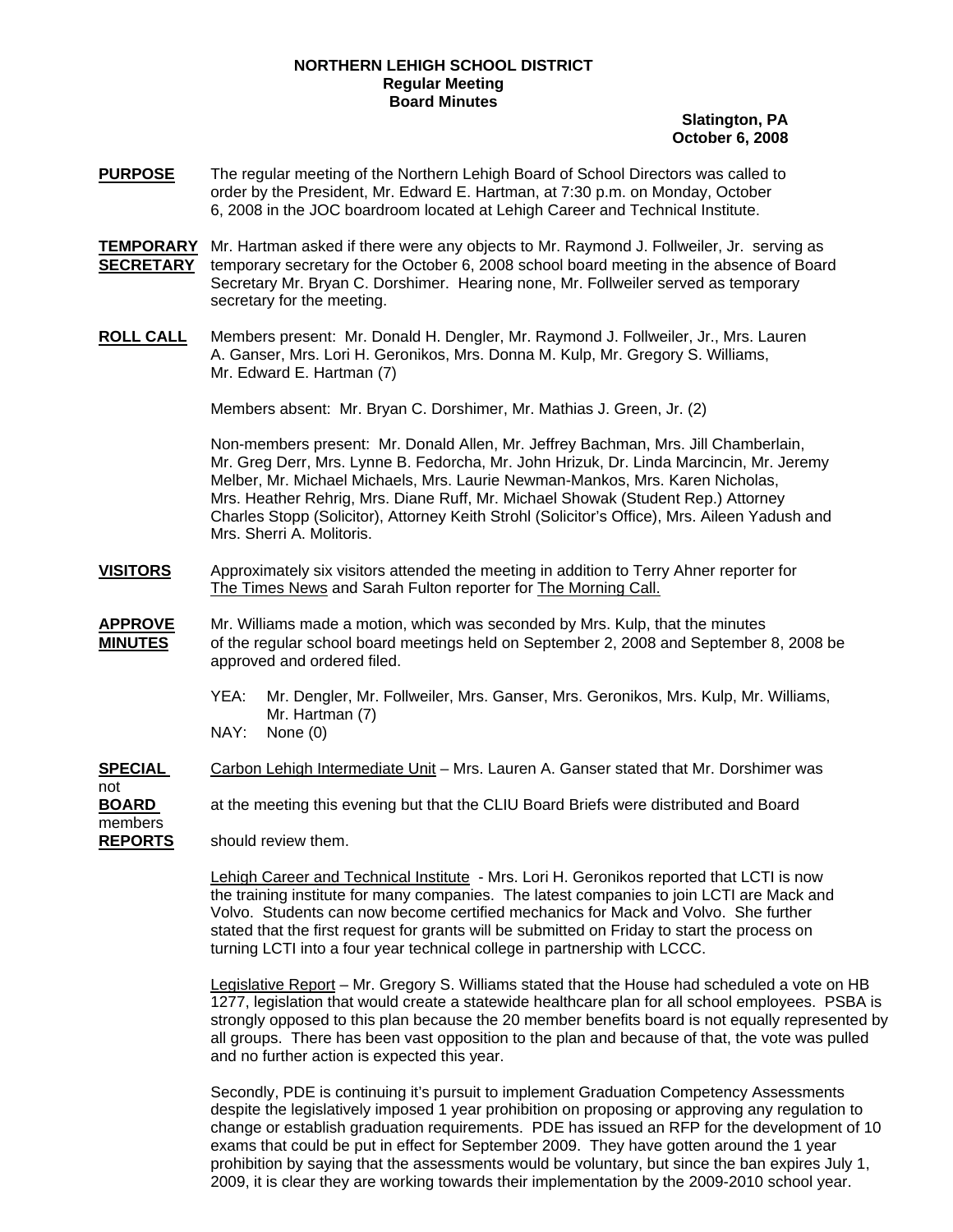While there is much opposition to the creation of high-stakes tests, PDE has made it clear that they will continue to push for their implementation.

| <u>SPECIAL</u>                            | <b>Committee Reports and/or Meetings</b>                                                                                                                                                                                                                                                                                                                                                                                                                                                                                                                                                                                                                                                                                                                                                         |
|-------------------------------------------|--------------------------------------------------------------------------------------------------------------------------------------------------------------------------------------------------------------------------------------------------------------------------------------------------------------------------------------------------------------------------------------------------------------------------------------------------------------------------------------------------------------------------------------------------------------------------------------------------------------------------------------------------------------------------------------------------------------------------------------------------------------------------------------------------|
| <b>BOARD</b><br><b>REPORTS</b><br>(cont.) | Minutes of the Policy Committee meeting held on September 10, 2008 was distributed.                                                                                                                                                                                                                                                                                                                                                                                                                                                                                                                                                                                                                                                                                                              |
| bring                                     | Mr. Williams stated that it was discussed at the Policy meeting that the Policy meeting is not<br>only for policy. It is a policy and education committee. He stated that the committee wants to<br>education back as a focus of this committee. He stated they will be discussing curriculum and<br>things that are being done educationally either good or bad. Policy and Education Committee<br>wants to be able to go to other committees and make recommendations that would continue<br>moving the district forward with the education process.                                                                                                                                                                                                                                           |
|                                           | Mr. Follweiler asked if there was district policy that prohibited people from standing behind the<br>team benches at athletic events such as field hockey?                                                                                                                                                                                                                                                                                                                                                                                                                                                                                                                                                                                                                                       |
|                                           | Mr. Follweiler was told that this is an athletic director issue and that Mr. Geist will look into this<br>issue.                                                                                                                                                                                                                                                                                                                                                                                                                                                                                                                                                                                                                                                                                 |
|                                           | <b>Student Representatives to the Board Report</b>                                                                                                                                                                                                                                                                                                                                                                                                                                                                                                                                                                                                                                                                                                                                               |
|                                           | Mr. Michael Showak distributed the written student representative report and verbally reported<br>on its contents.                                                                                                                                                                                                                                                                                                                                                                                                                                                                                                                                                                                                                                                                               |
| giving                                    | Federal and Other Programs Update - Mrs. Lynne B. Fedorcha stated that she would be<br>a report on AYP data at the next board meeting.                                                                                                                                                                                                                                                                                                                                                                                                                                                                                                                                                                                                                                                           |
|                                           | Business Manager's Report - Mr. Jeremy G. Melber stated that at a recent business<br>manager's meeting they discussed the Pennsylvania School Employees Retirement System.<br>He stated that at the end of the second quarter, June 30, 2008, the pension fund had been<br>rated a -2.82% return. He stated that there is a potential for a 190% increase of the school<br>district contributions in the year 2011-2012. For the 2008-2009 school year, Northern Lehigh<br>budgeted the projected contribution rate of 7.2% but actually is only 4.76%. The current<br>projection for the 2009-2010 school year is to again budget the 7.2%. Projections for 2012-<br>2013 school year are currently a contribution rate of 15.5%. Under a new reform plan, this<br>rate could be dropped to 8%. |
| а                                         | Mr. Melber talked about bond swapping happening at Bethlehem Area School District. He<br>assured the Board that Northern Lehigh's bonds are not subject to bond swapping and are at<br>5% fixed rate.                                                                                                                                                                                                                                                                                                                                                                                                                                                                                                                                                                                            |
|                                           | Superintendent's Report - Mr. Michael W. Michaels                                                                                                                                                                                                                                                                                                                                                                                                                                                                                                                                                                                                                                                                                                                                                |
|                                           | Mr. Michaels stated that at Wednesday's Technology Buildings and Grounds Committee<br>meeting Provident Energy will be doing a presentation on deregulation of energy.                                                                                                                                                                                                                                                                                                                                                                                                                                                                                                                                                                                                                           |
|                                           | Mr. Michaels stated that he met recently at the high school with the class officers and student<br>council officers. He also had an opportunity to meet with the Kindergarten teachers at Peters and next week he will be meeting with the $1st$ and $2nd$ grade teachers. Earlier today he met<br>with Slatington Elementary school teachers at their faculty meeting. A few weeks ago he<br>attended an Education Foundation meeting and last Saturday he attended a community event<br>called The Gathering.                                                                                                                                                                                                                                                                                  |

Mr. Hartman stated that the board was in executive session prior to tonight's meeting to discuss personnel issues.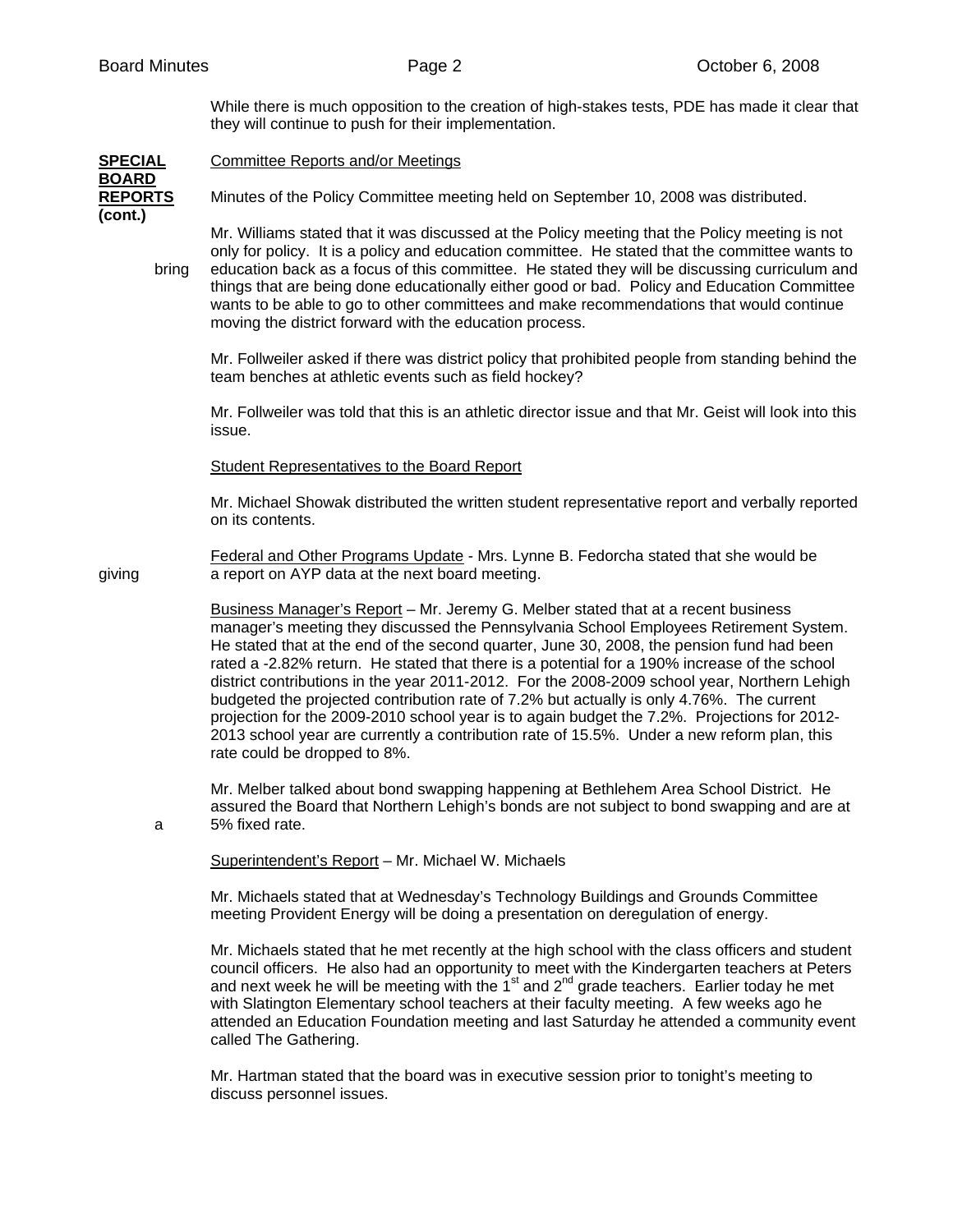**PERSONNEL** Mrs. Ganser made a motion, which was seconded by Mr. Dengler, that the Board of Education

|                                                                                                                   | approves the following personnel items:                                                                                                                                                                                                                            |                                                                                                                                                                                                                                                                                                                                                                                                                                                                                                                                                |                                                                                                                                                          |  |  |
|-------------------------------------------------------------------------------------------------------------------|--------------------------------------------------------------------------------------------------------------------------------------------------------------------------------------------------------------------------------------------------------------------|------------------------------------------------------------------------------------------------------------------------------------------------------------------------------------------------------------------------------------------------------------------------------------------------------------------------------------------------------------------------------------------------------------------------------------------------------------------------------------------------------------------------------------------------|----------------------------------------------------------------------------------------------------------------------------------------------------------|--|--|
| Appointments-<br>Instructional                                                                                    | Christopher Jones<br>Assignment:<br>Salary:                                                                                                                                                                                                                        | Salary Schedule)                                                                                                                                                                                                                                                                                                                                                                                                                                                                                                                               | <b>Temporary Professional Employee</b><br>High School Math Teacher, replacing Abby Bloss who resigned<br>\$40,900 (Step 3 Bachelors on the 2008-2009 CBA |  |  |
|                                                                                                                   | <b>Effective Date:</b>                                                                                                                                                                                                                                             | Upon Release From Current School District                                                                                                                                                                                                                                                                                                                                                                                                                                                                                                      |                                                                                                                                                          |  |  |
| Non-<br>Instructional                                                                                             | Gail Miller* ***<br>Assignment:<br>Salary:                                                                                                                                                                                                                         | Special Education Aide at Peters Elementary, replacing Tina<br>Williams who resigned<br>\$9.88** Per Hour/61/2 Hrs. Per Day/5 Days Per Week<br>(2005-2008 Educational Support Staff Memorandum of<br>Understanding)                                                                                                                                                                                                                                                                                                                            |                                                                                                                                                          |  |  |
|                                                                                                                   | Upon Release from Current Employer<br><b>Effective Date:</b><br>*Upon Verification of Clearances<br>**Last year's rates will apply until a new Education Support Staff Memorandum of Understanding<br>is approved.                                                 |                                                                                                                                                                                                                                                                                                                                                                                                                                                                                                                                                |                                                                                                                                                          |  |  |
|                                                                                                                   |                                                                                                                                                                                                                                                                    | ***60 day probationary period ending on or about December 5, 2008                                                                                                                                                                                                                                                                                                                                                                                                                                                                              |                                                                                                                                                          |  |  |
| Resignation/<br>Retirement                                                                                        | Accept the resignation of Sherry Hoppes from her position as Middle School Personal Care<br>Assistant effective immediately.                                                                                                                                       |                                                                                                                                                                                                                                                                                                                                                                                                                                                                                                                                                |                                                                                                                                                          |  |  |
|                                                                                                                   | Accept the resignation of Susan A. Dorshimer from her position as Guidance Counselor<br>Secretary at the High School, effective October 3, 2008. At this time she will begin her<br>retirement form the Northern Lehigh School District after 22 years of service. |                                                                                                                                                                                                                                                                                                                                                                                                                                                                                                                                                |                                                                                                                                                          |  |  |
| Co-Curricular<br>Appointments<br>2008-2009                                                                        | Dawn Wehr<br>Melissa Newhard*<br>Jeremy Battista<br>*Pending Verification of Clearances                                                                                                                                                                            | High School Student Council Advisor<br>Majorette/Band Advisor<br><b>ACE Advisor</b>                                                                                                                                                                                                                                                                                                                                                                                                                                                            | \$1,986.67<br>\$1,986.67<br>\$418.14                                                                                                                     |  |  |
| Co-Curricular<br>Volunteers<br>2008-2009                                                                          | Kyle Follweiler *<br><b>Gary Andrews</b>                                                                                                                                                                                                                           | <b>Assistant Baseball Coach</b><br><b>Assistant Baseball Coach</b>                                                                                                                                                                                                                                                                                                                                                                                                                                                                             |                                                                                                                                                          |  |  |
| A. Kern<br>Web Page<br>Stipend                                                                                    | Approve a stipend in the amount of \$2,000 for Mr. Andrew Kern for the creation of the new<br>High School website. Stipend to be funded by the Project 720 grant under the initiative of<br>"Increased and Improved School/Parent/Community Communications".       |                                                                                                                                                                                                                                                                                                                                                                                                                                                                                                                                                |                                                                                                                                                          |  |  |
| A. Kern<br>of Stipend<br>webpage Web Page<br>contact Maintenance<br>daily basis<br>the<br>School/Parent/Community |                                                                                                                                                                                                                                                                    | Approve a stipend in the amount of \$500 for Mr. Andrew Kern for the additional maintenance<br>the High School website and for working with students who have a career interest in<br>design and maintenance during the 2008-2009 school year. Mr. Kern has constant<br>with teachers, secretaries, and administrators in an effort to update the website on a<br>with the latest information, handouts, and scheduled events. Stipend to be funded by<br>Project 720 fund under the initiative of "Increased and Improved<br>Communications". |                                                                                                                                                          |  |  |
| Salary<br>Adjustments                                                                                             | year:                                                                                                                                                                                                                                                              | Acknowledge the following teacher who has completed the requirements per the Collective<br>Bargaining Agreement that would entitle them to a salary increase for the 2008-2009 school                                                                                                                                                                                                                                                                                                                                                          |                                                                                                                                                          |  |  |
|                                                                                                                   | Marshelle George<br>From:<br>To:                                                                                                                                                                                                                                   | Step 4B<br>Step 4B+24                                                                                                                                                                                                                                                                                                                                                                                                                                                                                                                          |                                                                                                                                                          |  |  |
| Unpaid                                                                                                            | Approve the request of Kathy Showak, Slatington Elementary Special Education Aide, to take                                                                                                                                                                         |                                                                                                                                                                                                                                                                                                                                                                                                                                                                                                                                                |                                                                                                                                                          |  |  |

Leave of an unpaid medical leave beginning September 5, 2008. Mrs. Showak needed this unpaid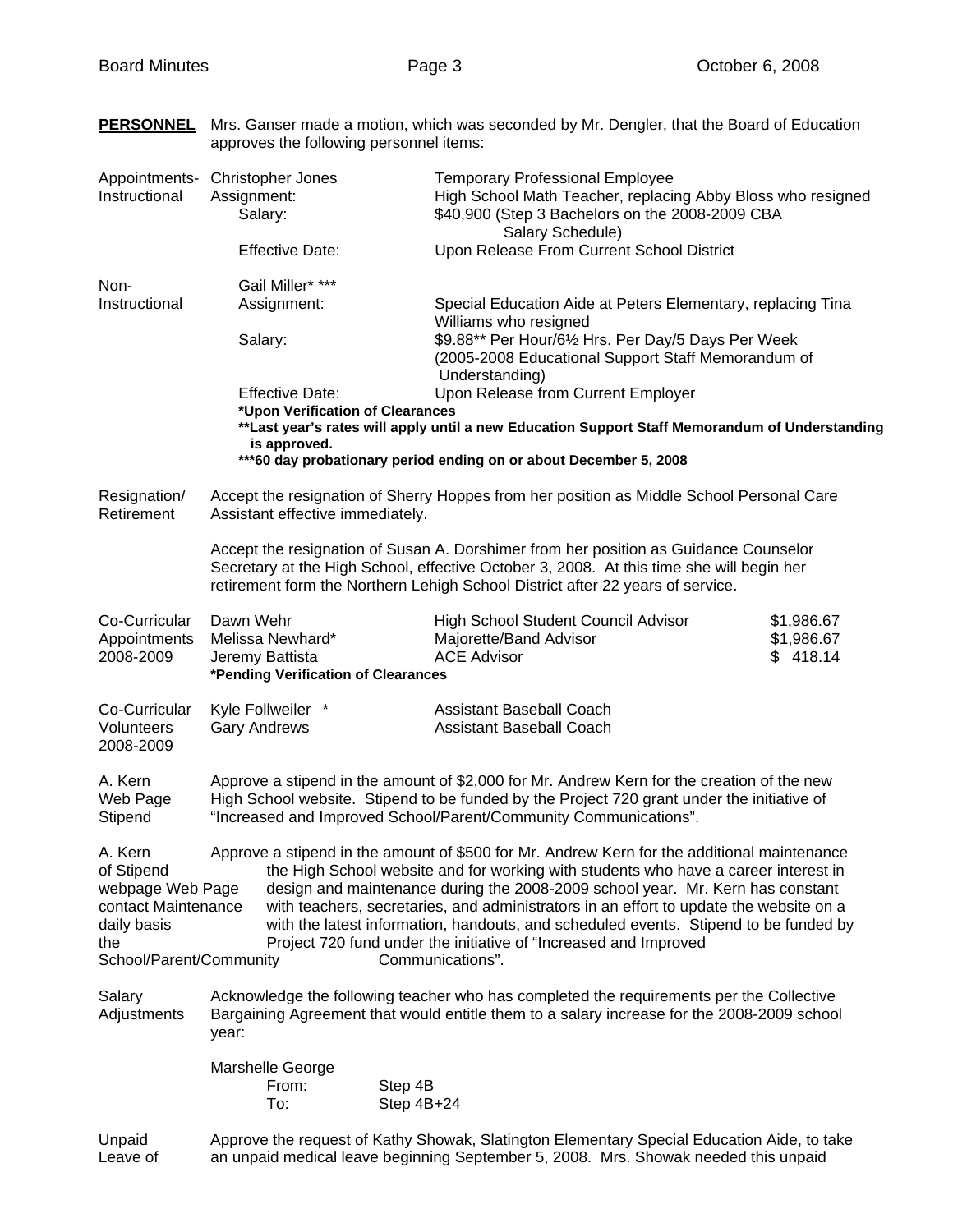Absence medical leave to care for a sick family member. She has since returned to work effective September 19, 2008.

| <b>PERSONNEL</b><br>(cont.)<br>Substitute<br>Instructional | Approve the following substitute teachers for the 2008-2009 school year at the 2008-2009<br>substitute teacher rates as approved on the Supplementary Personnel Salary Schedule:                                                                                                                            |  |  |  |
|------------------------------------------------------------|-------------------------------------------------------------------------------------------------------------------------------------------------------------------------------------------------------------------------------------------------------------------------------------------------------------|--|--|--|
|                                                            | Stephen Shuey - Art<br>Peggy Gallagher - Elementary<br>Denise Plotsko - Elementary<br>Richard Snell - Social Studies<br>Joseph Reiter* - Math & Music<br>Scott Woodring* - Math & Social Studies<br>*Pending Verification of Clearances                                                                     |  |  |  |
| Non-<br>Instructional<br>Cafeteria                         | Approve the following individual as a substitute cafeteria worker for the 2008-2009 school year<br>at the 2008-2009 substitute rate as approved on the Supplementary Personnel Salary<br>Schedule:                                                                                                          |  |  |  |
|                                                            | Judy Hoffman<br>Colleen Egan                                                                                                                                                                                                                                                                                |  |  |  |
| Aide/<br>Secretary                                         | Approve the following individual as a substitute aide and/or secretaries for the 2008-2009<br>school year at the 2008-2009 substitute rate as approved on the Supplementary Personnel<br>Salary Schedule:                                                                                                   |  |  |  |
|                                                            | Judy Hoffman<br>Colleen Egan                                                                                                                                                                                                                                                                                |  |  |  |
| Custodian                                                  | Approve the following individual as a substitute custodian for the 2008-2009 school year at the<br>2008-2009 substitute rate as approved on the Supplementary Personnel Salary Schedule:                                                                                                                    |  |  |  |
|                                                            | <b>Richard Nichol</b>                                                                                                                                                                                                                                                                                       |  |  |  |
|                                                            | YEA:<br>Mr. Dengler, Mr. Follweiler, Mrs. Ganser, Mrs. Geronikos, Mrs. Kulp, Mr. Williams,<br>Mr. Hartman (7)<br>NAY:<br>None $(0)$                                                                                                                                                                         |  |  |  |
| <b>CONFER-</b>                                             | Mr. Williams made a motion, which was seconded by Mrs. Ganser, that the Board of                                                                                                                                                                                                                            |  |  |  |
| Education<br><b>ENCES</b>                                  | approves the following conference items:                                                                                                                                                                                                                                                                    |  |  |  |
|                                                            | Laurie Newman-Mankos - Eastern PA Special Education Administrator's Conference -<br>October 22-24, 2008 - Hershey Lodge, Hershey, PA - Lodging: \$420.00, Travel: \$96.53 -<br>Total Approximate Cost: \$516.53 - Funding: Director of Special Education Budget                                             |  |  |  |
| \$225.00,<br>School                                        | Dawn Wadsworth - 2008 ASPP Conference - Resilience and the Role of the School<br>Psychologist - October 15-16, 2008 - Ramada Inn, State College, PA - Registration:<br>Travel: \$171.00, Meals: \$60.00 - Total Approximate Cost: \$456.00 - Funding:<br>Psychologist Budget                                |  |  |  |
| Hotel                                                      | Stephen Drake - 2008 TEAP Conference - November 6-7, 2008 - Radisson Penn Harris<br>& Conference Center, Camp Hill, PA - Registration: \$60.00, Travel: \$56.00, Lodging:<br>\$110.16, Meals: \$53.84 - Total Approximate Cost: \$280.00 - Funding: High School<br><b>Curriculum and Instruction Budget</b> |  |  |  |
| Convention<br>\$295.00,<br>Cost: $$2,345.00 -$             | Aileen Yadush - 2008 National Association of Secondary School Principals Annual<br>& Exposition - February 25 - March 1, 2009 - San Diego, CA - Registration:<br>Lodging: \$1,300.00, Travel: \$550.00, Meals: \$200.00 - Total Approximate<br>Funding: Project 720 Grant                                   |  |  |  |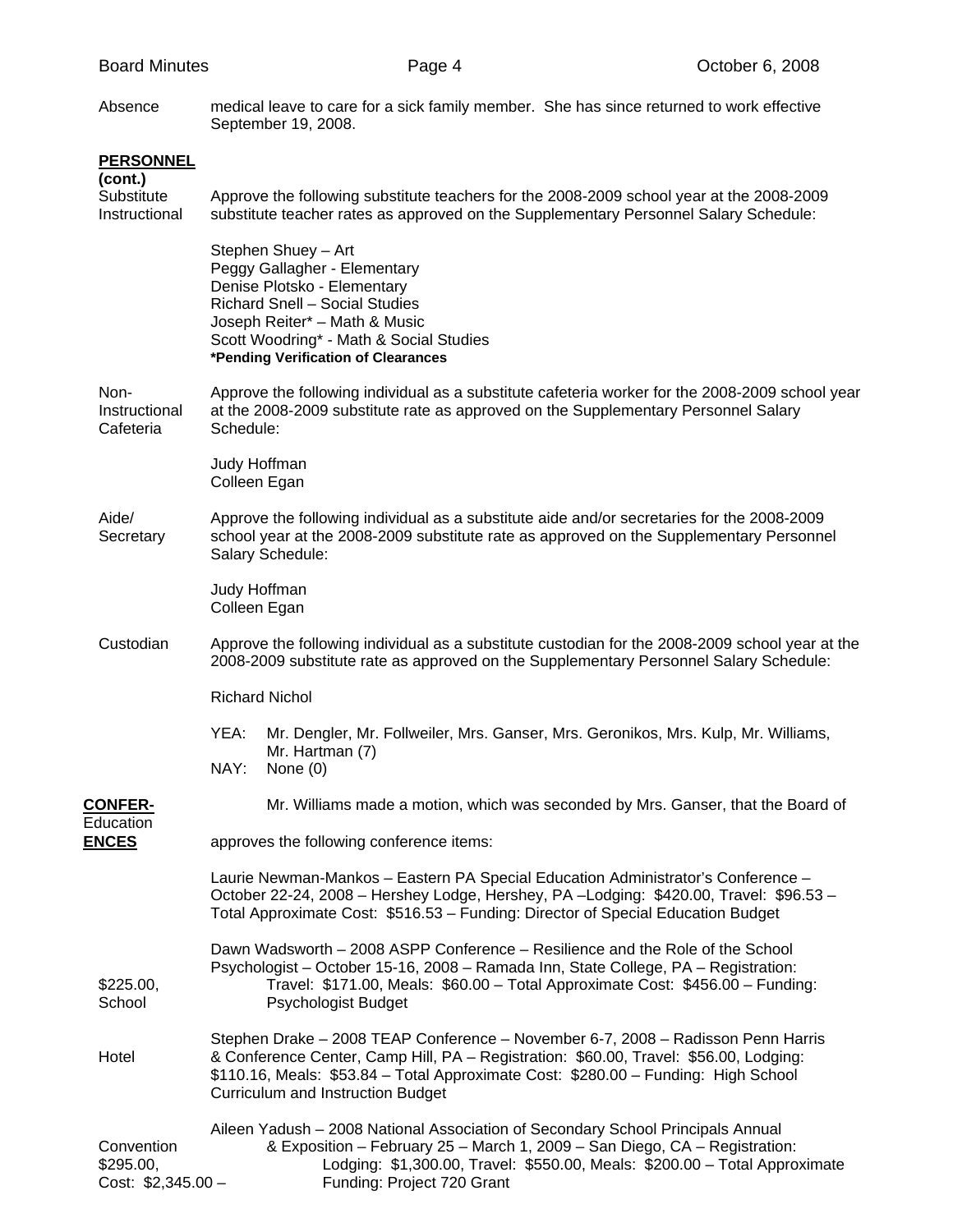|                                                | YEA:<br>NAY:                                                                                                                                                                                                                                                                                                                                                                                                                                        | Mr. Dengler, Mr. Follweiler, Mrs. Ganser, Mrs. Geronikos, Mrs. Kulp, Mr. Williams,<br>Mr. Hartman (7)<br>None (0)           |  |  |  |
|------------------------------------------------|-----------------------------------------------------------------------------------------------------------------------------------------------------------------------------------------------------------------------------------------------------------------------------------------------------------------------------------------------------------------------------------------------------------------------------------------------------|-----------------------------------------------------------------------------------------------------------------------------|--|--|--|
| <b>POLICY</b><br>Education                     |                                                                                                                                                                                                                                                                                                                                                                                                                                                     | Mr. Williams made a motion, which was seconded by Mrs. Ganser, that the Board of<br>approves the following policy items:    |  |  |  |
| <b>Board Policy</b><br><b>First Reading</b>    |                                                                                                                                                                                                                                                                                                                                                                                                                                                     | Approve school board policy #140 – Programs – Charter Schools, as presented after first reading.                            |  |  |  |
|                                                | Approve school board policy #206 - Pupils - Assignment Within District, as presented after<br>first reading.                                                                                                                                                                                                                                                                                                                                        |                                                                                                                             |  |  |  |
| presented                                      |                                                                                                                                                                                                                                                                                                                                                                                                                                                     | Approve school board policy #216.1 - Pupils - Supplemental Discipline Records, as<br>after first reading.                   |  |  |  |
|                                                | Approve school board policy #615 - Finances - Payroll Deductions, as presented after first<br>reading.                                                                                                                                                                                                                                                                                                                                              |                                                                                                                             |  |  |  |
|                                                | Approve school board policy #818 - Operations - Contracted Services, as presented after first<br>reading.                                                                                                                                                                                                                                                                                                                                           |                                                                                                                             |  |  |  |
| Slatington<br>Elementary<br><b>Guitar Club</b> | Approve the request of the Slatington Elementary administration to create a Guitar Club in the<br>Slatington Elementary School. This club will provide students with the opportunity to learn<br>basic guitar and musical skills, experience ensemble playing, and share a common interest/<br>hobby with fellow classmates. The club will meet on Day 5 from 3:00 p.m. to 4:00 p.m. There<br>will be no cost to the district to conduct this club. |                                                                                                                             |  |  |  |
| <b>Field Trip</b>                              | Gifted Support Students - Slatington Elementary School Grades 5 & 6 - PA Renaissance<br>Faire – October 8, 2008 – Funded by CLIU #21                                                                                                                                                                                                                                                                                                                |                                                                                                                             |  |  |  |
|                                                | Team South East - Middle School - Ellis Island, New York - April 22, 2009 - Funded through<br>student fundraising efforts                                                                                                                                                                                                                                                                                                                           |                                                                                                                             |  |  |  |
|                                                | Team North – Middle School – Historic Area of Philadelphia – May 27, 2009 – Funded through<br>student fundraising efforts                                                                                                                                                                                                                                                                                                                           |                                                                                                                             |  |  |  |
|                                                | Team West - Middle School - Adventure Aquarium Camden, NJ - May 28, 2009 - Funded<br>through student fundraising efforts                                                                                                                                                                                                                                                                                                                            |                                                                                                                             |  |  |  |
|                                                | Biology I Class - High School - Philadelphia Zoological Gardens - November 4, 2008 -<br>Funded by students and district budget                                                                                                                                                                                                                                                                                                                      |                                                                                                                             |  |  |  |
|                                                | YEA:<br>NAY:                                                                                                                                                                                                                                                                                                                                                                                                                                        | Mr. Dengler, Mr. Follweiler, Mrs. Ganser, Mrs. Geronikos, Mrs. Kulp, Mr. Williams,<br>Mr. Hartman (7)<br>None $(0)$         |  |  |  |
| <b>Board Policy</b>                            | Mr. Williams made a motion, which was seconded by Mrs. Ganser, that the Board of                                                                                                                                                                                                                                                                                                                                                                    |                                                                                                                             |  |  |  |
| Education<br>Second<br>Reading                 | approve school board policy #006.1 - Local Board Procedures - Use of Teleconferencing,<br>as amended after second reading.                                                                                                                                                                                                                                                                                                                          |                                                                                                                             |  |  |  |
|                                                | There was discussion among board members about the number of times that any board<br>member can use the teleconferencing in a year's time. Mr. Dengler and Mr. Hartman wanted<br>to put a limit on Board members only being allowed to use the teleconferencing twice in a<br>year's time. Mr. Hartman stated that he really is not in favor of the policy at all.                                                                                  |                                                                                                                             |  |  |  |
|                                                | <b>ROLL CALL:</b><br>YEA:<br>NAY:                                                                                                                                                                                                                                                                                                                                                                                                                   | Mrs. Ganser, Mrs. Geronikos, Mrs. Kulp, Mr. Williams (4)<br>Mr. Dengler, Mr. Follweiler, Mr. Hartman (3)<br>Motion carried. |  |  |  |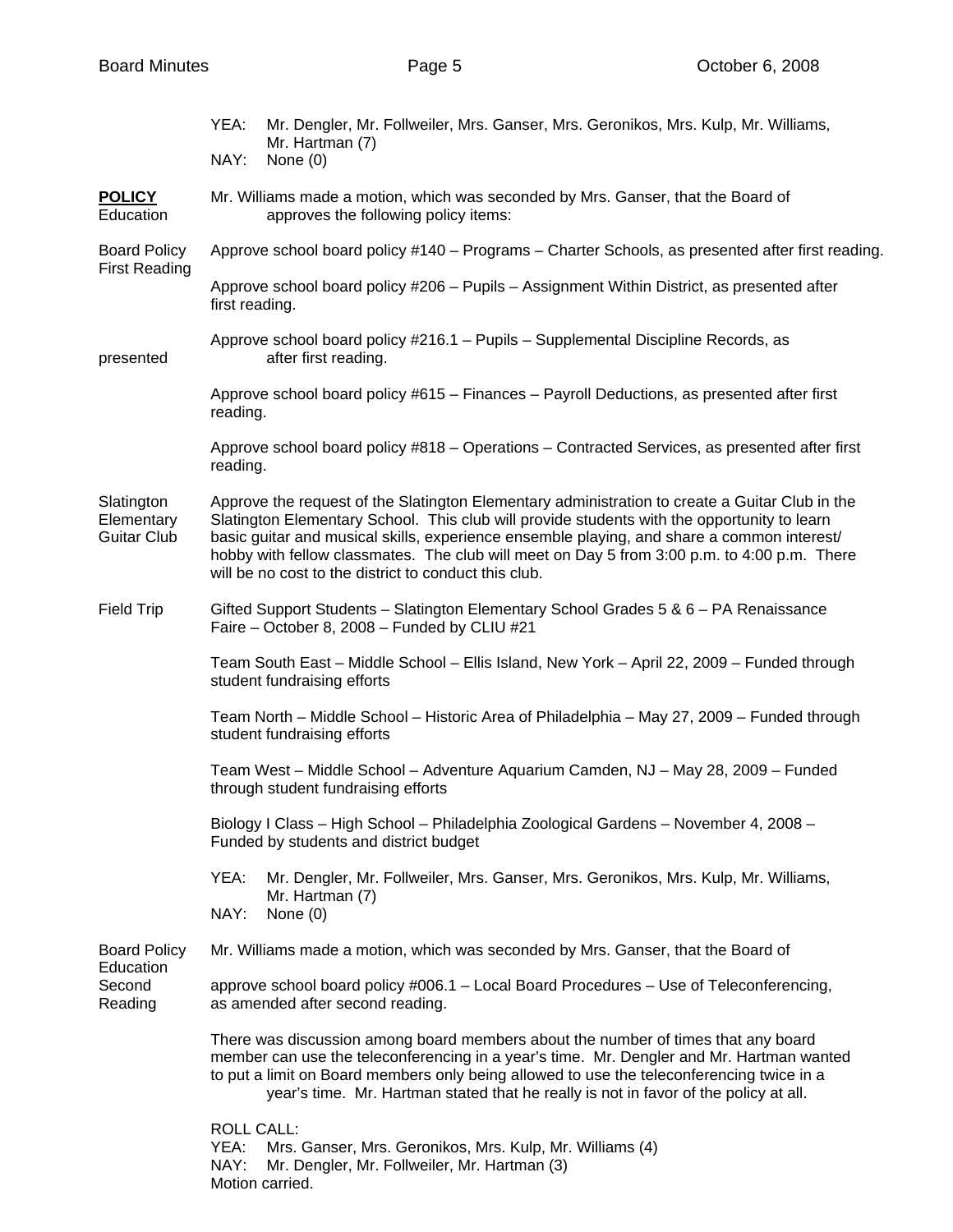| <b>CURRIC-</b><br>Education    | Mrs. Ganser made a motion, which was seconded by Mr. Williams, that the Board of                                                                                                    |                               |                                                                                    |          |  |  |  |  |
|--------------------------------|-------------------------------------------------------------------------------------------------------------------------------------------------------------------------------------|-------------------------------|------------------------------------------------------------------------------------|----------|--|--|--|--|
| <u>ULUM</u><br>AND             | approves the following curriculum and instruction item:                                                                                                                             |                               |                                                                                    |          |  |  |  |  |
| <b>INSTRUC-</b><br><b>TION</b> |                                                                                                                                                                                     |                               |                                                                                    |          |  |  |  |  |
| Induction<br>Program           | Approve the following teacher as helping teacher in the Northern Lehigh School District Induction<br>Program for the 2008-2009 school year:                                         |                               |                                                                                    |          |  |  |  |  |
|                                |                                                                                                                                                                                     | <b>Helping Teacher</b>        | Inductee                                                                           | Stipend  |  |  |  |  |
|                                |                                                                                                                                                                                     | Michael Lehtonen              | Christopher Jones                                                                  | \$750.00 |  |  |  |  |
|                                | YEA:                                                                                                                                                                                | Mr. Hartman (7)               | Mr. Dengler, Mr. Follweiler, Mrs. Ganser, Mrs. Geronikos, Mrs. Kulp, Mr. Williams, |          |  |  |  |  |
|                                | NAY:                                                                                                                                                                                | None $(0)$                    |                                                                                    |          |  |  |  |  |
| <b>FINANCIAL</b>               | Mrs. Ganser made a motion, which was seconded by Mrs. Kulp, that the Board of Education<br>approve the following financial item:                                                    |                               |                                                                                    |          |  |  |  |  |
| Abatements/<br>Exonerations    | Approve abatement/exoneration requests of per capita taxes, for the residents that fall within<br>the guidelines, as presented.                                                     |                               |                                                                                    |          |  |  |  |  |
|                                | YEA:<br>Mr. Dengler, Mr. Follweiler, Mrs. Ganser, Mrs. Geronikos, Mrs. Kulp, Mr. Williams,<br>Mr. Hartman (7)<br>NAY:<br>None $(0)$                                                 |                               |                                                                                    |          |  |  |  |  |
| <b>INFOR-</b><br><b>MATION</b> | Minutes of the Lehigh Career & Technical Institute Joint Operating Committee meeting held on<br>August 27, 2008 and the LCTI Director's Report for September 2008 were distributed. |                               |                                                                                    |          |  |  |  |  |
|                                | Minutes of the Lehigh Carbon Community College Board of Trustees meeting held on<br>September 4, 2008 was distributed.                                                              |                               |                                                                                    |          |  |  |  |  |
|                                | Minutes of the Carbon Lehigh Intermediate Unit 21 Board of Directors meeting held on August<br>18, 2008 was distributed.                                                            |                               |                                                                                    |          |  |  |  |  |
| ADJOURN-<br><b>MENT</b>        | Mrs. Ganser made a motion, which was seconded by Mrs. Kulp, that the regular meeting of<br>the Northern Lehigh School District Board of School Directors is adjourned at 8:03 p.m.  |                               |                                                                                    |          |  |  |  |  |
|                                | YEA:<br>NAY:                                                                                                                                                                        | Mr. Hartman (7)<br>None $(0)$ | Mr. Dengler, Mr. Follweiler, Mrs. Ganser, Mrs. Geronikos, Mrs. Kulp, Mr. Williams, |          |  |  |  |  |
|                                |                                                                                                                                                                                     |                               |                                                                                    |          |  |  |  |  |

Respectfully submitted,

 Raymond J. Follweiler, Jr. Acting Secretary